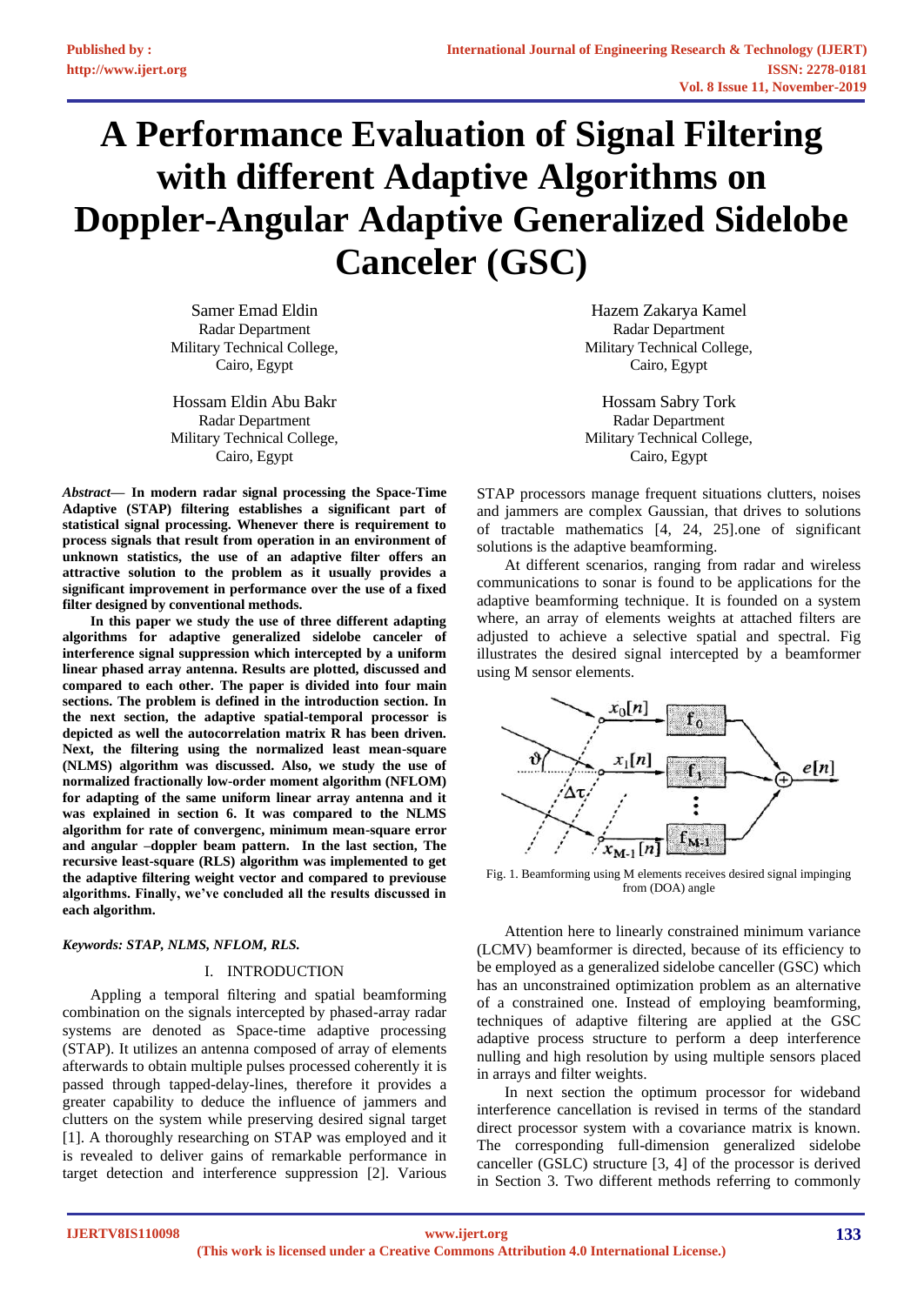used algorithmic families have been implemented for the adaptively estimated MSE optimized parameters based on the available set of data. On the basis of steepest descent stochastic approximation method which is known as the Least Mean Squared (LMS) family the first approach is utilized in Section 6. The latter is the Recursive Least Squares (RLS) approach which is referred as the Gauss-Newton stochastic approximation.

The equivalence between the the Constrained RLS (CRLS) and GSC-RLS was verified by Werner [5] leads to the GSC form by employing the Recursive Least Squares (RLS) algorithm, which is called GSC-RLS, was derived in Section 8.

This paper is organized as follows. Section 2 describes Space-Time Adaptive Processing (STAP). Section 3 presents GSLC Processor Form. Section 4 presents Design of Blocking Matrix. Section 5 presents GSLC adaptation using the NLMS.

Section 6 presents Simulation results of NLMS-GSC and NFLOM-GSC. Section 7 presents GSLC adaptation using proposed recursive least square (RLS) algorithm for STAP. Section 8 presents Simulation Results of RLS-GSC algorithm performance.

#### II. Space-Time Adaptive Processing (STAP)

Signals intercepted by the antenna array are represented as 3D data of collected coherent processing interval (CPI) waveform at array elements. The data at the only desired range gate is then handled, which is represented as a CPI data slice. This part of CPI data contains a snapshot of NxM space-time data that consist of different components related to the information from the ith  $(i=1,2, \ldots, N)$  element and jth (j=1,2, ... ,M) tap. Therefore, this two dimensional data structure of space-time comprises of tap information and space element. The samples is then stacked in a column to create vector  $U$  of NM×l-dimensional. If a range cell of interest contains the target, then the received signal is formed of elements due to the target, white Gaussian noise, and the field interference signals (jammers sources and clutter):

$$
U = U_t + U_j + U_c + U_n \tag{1}
$$

If the target does not exist, then the sample received will only consist of white noise, and interference. Then  $U$  vector is:

$$
U = U_j + U_c + U_n \tag{2}
$$

The covariance matrix of the input will be

$$
R = E\{U\ U^H\} \tag{3}
$$

The *NM*×l-dimensional space-time steering vector

$$
\mathbf{v}(v_t, w_t) = b(w_t) \otimes a(v_t)
$$
  
(4)

Where  $b(w_t)$  is the steering temporal vector of  $M \times 1$ dimension at the frequency  $w_t$  of target signal and  $a(v_t)$ represent the target spatial steering vector of *N*×l-dimension at the direction delivered by spatial frequency of the targt  $v_t$ . The operator of Kronecker product is noted by  $(.) \otimes (.)$ . Conveniencly, the steering vector in the space-time direction of interest is normalized and set to be

$$
s = \frac{v(v_t, w_t)}{\sqrt{v^H(v_t, w_t)v(v_t, w_t)}}
$$
(5)

The SINR unconstrained optimization provides vector  $W_0$ that contains the optimum weights will be [6, 7]

$$
w_o = R^{-1} s \tag{6}
$$

Considering the weight vector in (6) is providing target detection by utilizing a constrained optimization under assumption of the joint Gaussian. To maximize the output SINR, the vector of weights under optimal constrains that maintain the response of the space-time snapshot at targetdirection normalized, was originally given in [8, 3] as following:

$$
w_o = \frac{R^{-1}s}{s^H R^{-1}s}
$$
 (7)

The input data is applied to this weight vector, the output y is then formed as

$$
y = w_o^H U = \frac{s^H R^{-1} U}{s^H R^{-1} s}
$$
 (8)

and the output SINR be

$$
\xi = \frac{|\alpha|^2}{P_n} = \frac{|\alpha|^2}{w_o^H R w_o} = |\alpha|^2 s^H R^{-1} s
$$
\n(9)

Where,  $|\alpha|^2$  is a target waveform output power, and  $P_n$  is the processor output power of the noise and it is given by

$$
P_n = \frac{1}{s^H R^{-1} s} \tag{10}
$$

As stated above the constrained optimization leads to the weight vector in (7). This weight vector is resulting in a beam, which is located in a specific direction of looking, spatially and temporally that is provided by the vector of steering s. That spatial-temporal processor structure is showed in Figure 2.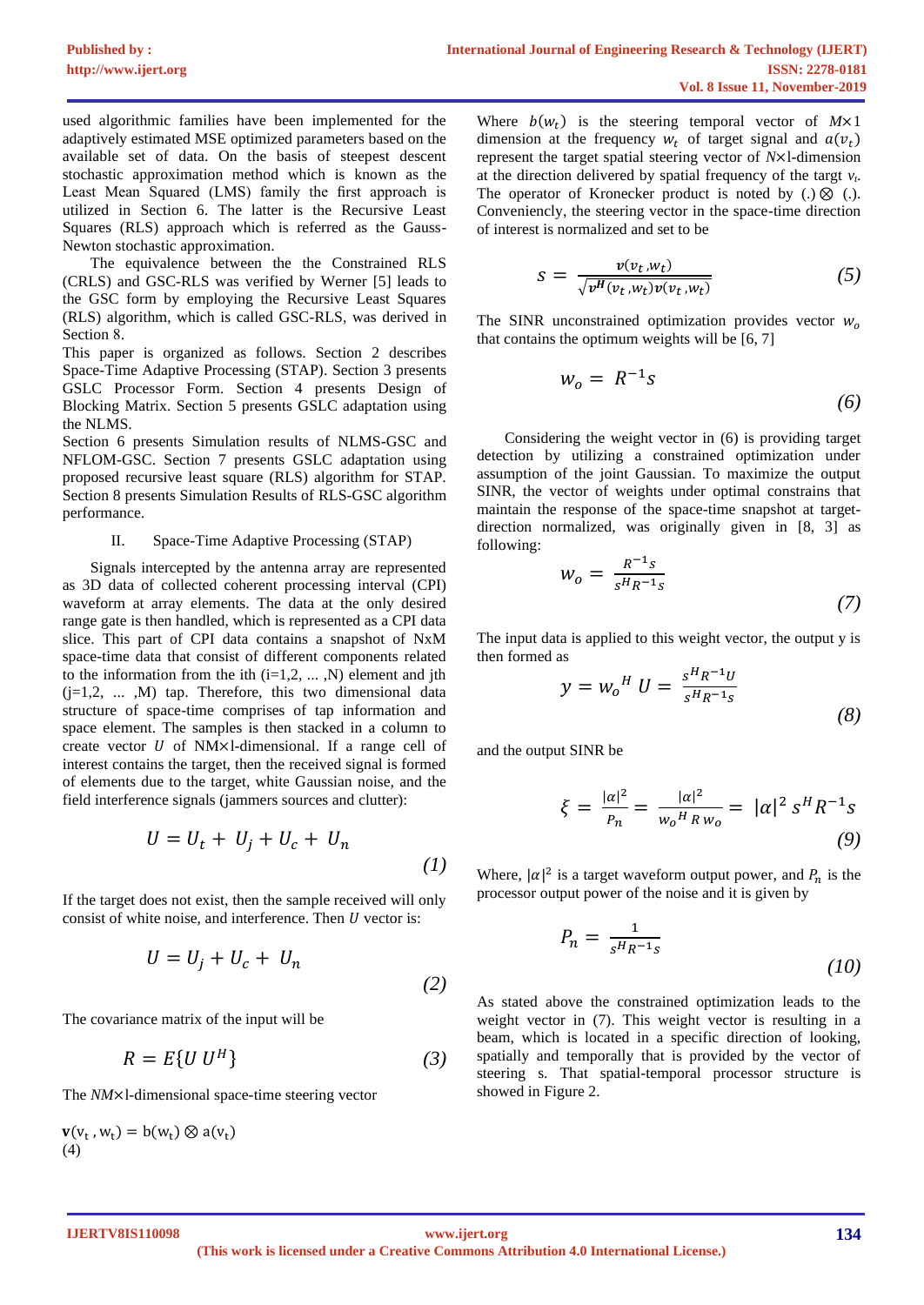

Fig. 2. Space-Time adaptive processor [9]

<span id="page-2-0"></span>The adaptive tapped delay line architecture required to perform STAP is shown in [Fi.](#page-2-0) The weights w (adaptive vector), are employed at every one tap of the taps conducted at each spatial channel prior to the Final beamforming summation. Thus,  $N \times M$  is the total adaptive coefficients number to be considered where *N* spatial Channels with *M* taps per channel are utilized. Note;  $\tau$  is the taps in-between delay of time.

The minimum variance distortionless response (MVDR) scheme is usually applied for W the adaptation vector of weights in the Gaussian clutter environment for the output signal of second-order-moment minimization which is subjected to steering constraints

$$
\min_{W} E\{|y(t)|^2\}, \text{ subjected to } s^H W = h,
$$
\n(11)

Where the expectation operator used is E  $\{\cdot\}$ , *E*  $\{|y(t)|^2\} = W^H$ *Ruu W*, and *Ruu* is the input vector U covariance matrix. *S* is the matrix of linear constraints set and h is the vector of desired response.

Assume that, a constraint of a simple point can be selected as  $S = b(\omega_t) \otimes a(\Theta_t)$  and h=1, where a response of a unity gain is applied at the frequency Doppler *f<sup>t</sup>* and at the position of the target *Θt*. Assuming a full rank for the R (matrix of covariance)then the constrained minimization problem (11) has a well-known optimal solution [10]:

$$
w_o = R^{-1} s (s^H R^{-1} s)^{-1} h.
$$
 (12)

Implementing (12) directly requires the knowledge of the input vector covariance matrix of the elements array and the sample-matrix-inversion (SMI) scheme is usually applied [2]. Instead, the decomposition of the vector of weights  $W_0$  into two modules orthogonally is employed: one is a vector of unconstrained adaptive weights *Wa* and the other is a fixed beamformer  $W_a$ . This decomposing type is recognized as the generalized sidelobe canceller (GSLC) where *Wa* could be adapted in iterative way by any least-square adaptive methods. Next section will point out this GSLC processor form and it's relying on the output signal to the desired one mean-square error optimization.

#### III.GSLC PROCESSOR FORM

The processor structure of the STAP in a direct way is reformed to a GSLC processor type. A GSLC leads to an unconstrained weight vector, where processor form of the STAP is transformed to a Wiener filter form. The GSLC processor structure delivers a deeper insight into problems of reducing dimension otherwise these problems appears to be possible. Considering operator "*T*" of the unitary matrix of dimension *NM* x *NM* as transformation operator of the detection priorly data. This operator structure is decomposed as follows:

*IV.* 
$$
T = \begin{bmatrix} S^H \\ B_m \end{bmatrix}
$$
 (13)

Where "s" is the conventional space-time beamformer of a dimension *NM*  $\times$  1 that defined in (5) and *B*<sub>m</sub> is signal *C*  $\times$ *NM* dimensional blocking matrix with full-raw rank which map the data input "u" into the null space of space-time beamformer "s", where  $C = (NM-1)$  Hence,

$$
B_m s = 0 \tag{14}
$$

The waveforms intercepted at the spatio-temporal direction of interest is effectively blocked by the matrix *B*m. Considering matrix  $B<sub>m</sub>$  of a full-row rank to be a valid matrix of signal-blocking which fulfills (14) and provide T to be an invertible. such reformulation results in an output SINR is the same as the direct-form of the original processor of detection.

#### VIII. DESIGN OF BLOCKING MATRIX

The Blocking Matrix (BM) structure,  $B<sub>m</sub>$  acts significantly in the structure of the GSC, the computational complexity depends on its choice and in many cases, it strengths the overall system numerical stabilities [11]. Determining of a blocking matrix  $B<sub>m</sub>$  and the proper quiescent vector **s** which satisfies the constraints required for the GSC structure. The suitable BM design can be acquired through employing one of two algorithms for directly obtaining an orthonormal  $B<sub>m</sub>$  from the desired normalized steering vector s. The matrix Singular Value Decomposition (SVD) is invoked by the first algorithm which is more accurate. The SVD approach may be employed for any constraint matrix C and is not limited to broadside limitations case. Hence, it is a general strategy for finding BM [12]. The other approach utilizes the QR-decomposition, and is more rapidly. Each of these approaches are explained as well as is derived in depth in numerous numerical and linear algebra texts [13, 14].

**Algorithm 1:**  $[U, S, V] = svd(s^{T})$  $B_m = [V(:,2:N)]^T$ **Algorithm 2:**   $[Q, R] = qr(s)$  $B_{\rm m} = [Q^2$  (:,2:N)]<sup>H</sup>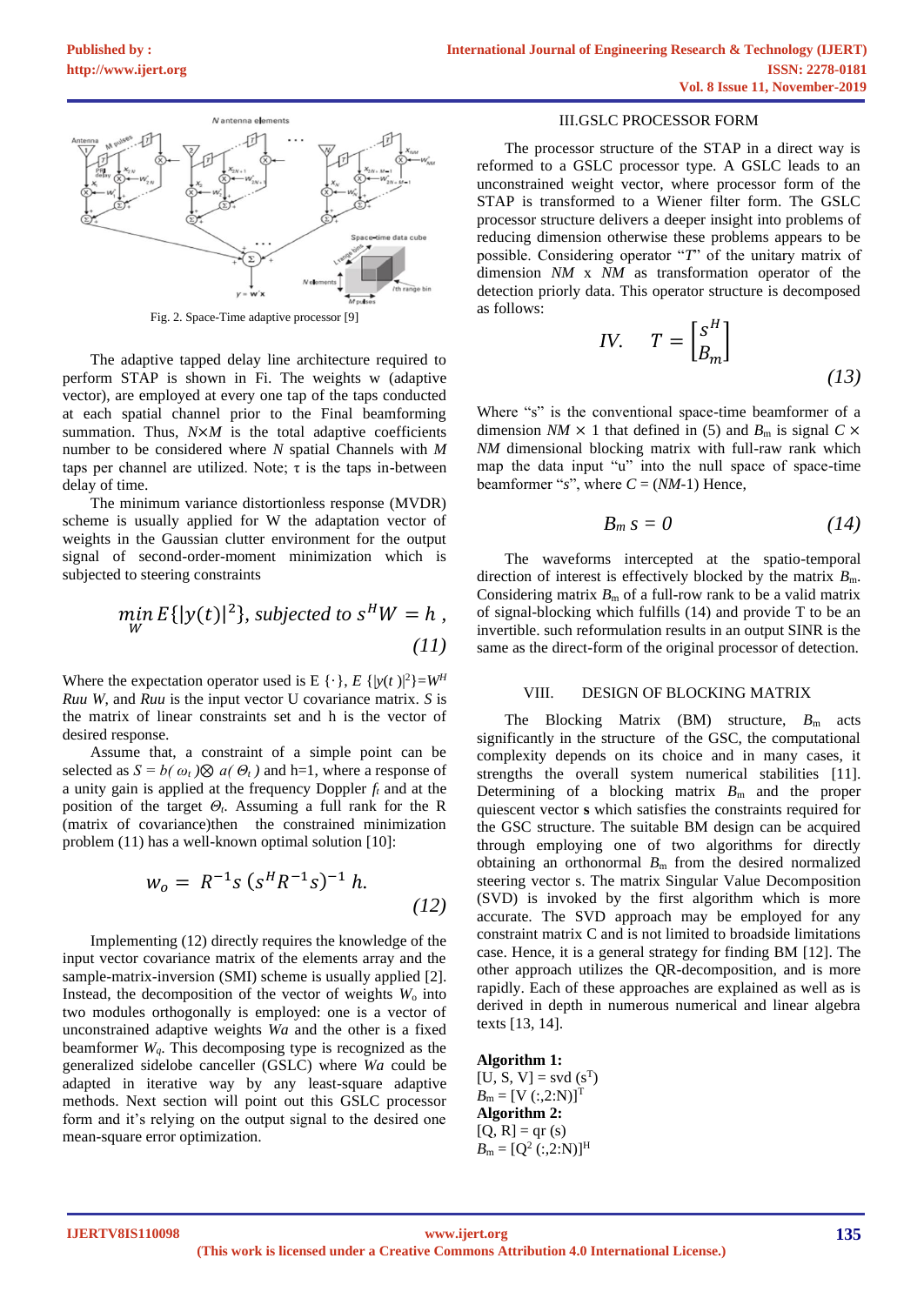A third algorithm has been proposed to formulate the BM is the cascaded columns of differencing (CCD) [15].

#### *a) Cascaded-Columns Differencing (CCD)*

The proposed algorithm of CCD is offered to get the derivative constraints blocking matrix. The durability on front of the direction of interest signal errors is increased by these constraints through enlarging the targeted constraints' angular range. As the order of the derivative constraints is getting higher, the wider the beam pointing in the desired direction [15].At CCD approach, a blocking matrix is designed by S cascaded columns differencing operations of as in [Fig](#page-3-0) [12].



Fig. 3. S columns form the CCD to obtain the BM [12]

<span id="page-3-0"></span>The BM is formulated in a matrix form as follows:

$$
\widetilde{B} = B_M \cdot B_{M-1} \dots B_{M-S+1} \tag{15}
$$

Where we have

$$
B_{i} = \begin{bmatrix} 1 & -1 & \cdots & 0 \\ \vdots & \ddots & \vdots \\ 0 & \cdots & 1 & -1 \end{bmatrix}^{H}
$$
 (16)

By  $i = M, M-1...M-S-1$ . It's clear that, if a waveform returns from a wide side, it won't be capable of passing this BM. The BM in broadside forms a zero response and with increasing S a lobe of wider width is obtained [12].

Much of the time, it may be easy to construct a nonorthonormal signal blocking matrix and the orthonormalization can be provided by implementing the procedure of Gram-Schmidt. One case of this is a system, which the angle and time array manifold is set by utilizing a primary separate vector steering of space-time. Accordingly, in regard to the array, the s normalized steering vector is engaged to a broadside point. In such cases, an appropriate input signals difference is simply taken to provide the nonorthonormal matrix of signal blocking which is the same as the array configuration for arrays of narrowband offered in [16].

<span id="page-3-1"></span>The radar incoming signal u is transformed using the operator T in (13) incomes a vector  $\tilde{u}$ , which takes the form

$$
\tilde{u} = Tu = \begin{bmatrix} s^H u \\ B_m u \end{bmatrix} = \begin{bmatrix} v \\ b \end{bmatrix}
$$
\n(17)

Where v is termed as the scalar-valued beamformed output. Here, also the vector b with dimension (NM-1) is denoted as data vector of the noise subspace. Then vector ũ that provide the data transformed has its related covariance matrix  $R_{\tilde{u}}$ , and it is given as:

$$
R_{\widetilde{u}} = TRT^{H} = \begin{bmatrix} \sigma_{v}^{2} & r_{bv}^{H} \\ r_{bv}^{H} & R_{b} \end{bmatrix}
$$
\n(18)

Where  $R_b$  is the covariance of the noise subspace which is of dimension C x C is given by

$$
R_b = E[bb^H] = B_m R B_m^H
$$
\n(19)

The Cx1-dimensional vector  $r_{\text{bv}}$  is the output of the beamformer cross-correlation to data vector of the interference subspace and is expressed by

$$
r_{bv} = E[bv^*] = B_m R s
$$
\n(20)

Where the operator of the complex conjugate is represented by "\*". The beamformer output variance is denoted as the scalar  $\sigma_d^2$  in (18) that is set to be

$$
\sigma_v^2 = s^H R s \tag{21}
$$

Next, let  $s$  (the vector of steering) is transformed by the operator *T*. The unit transformed, steering vector *e1*, is given by this operation and it is given by

$$
e_1 = Ts = \begin{bmatrix} 1 \\ 0 \\ \vdots \\ 0 \end{bmatrix}
$$
 (22)

Then, these transformed coordinates has the optimal weight vector which is given by (as  $w_0$ ) [17]:

$$
w_{gsc} = \frac{R_{\tilde{u}}^{-1}e_1}{e_1^H R_{\tilde{u}}^{-1} e_1}
$$
\n(23)

**IJERTV8IS110098**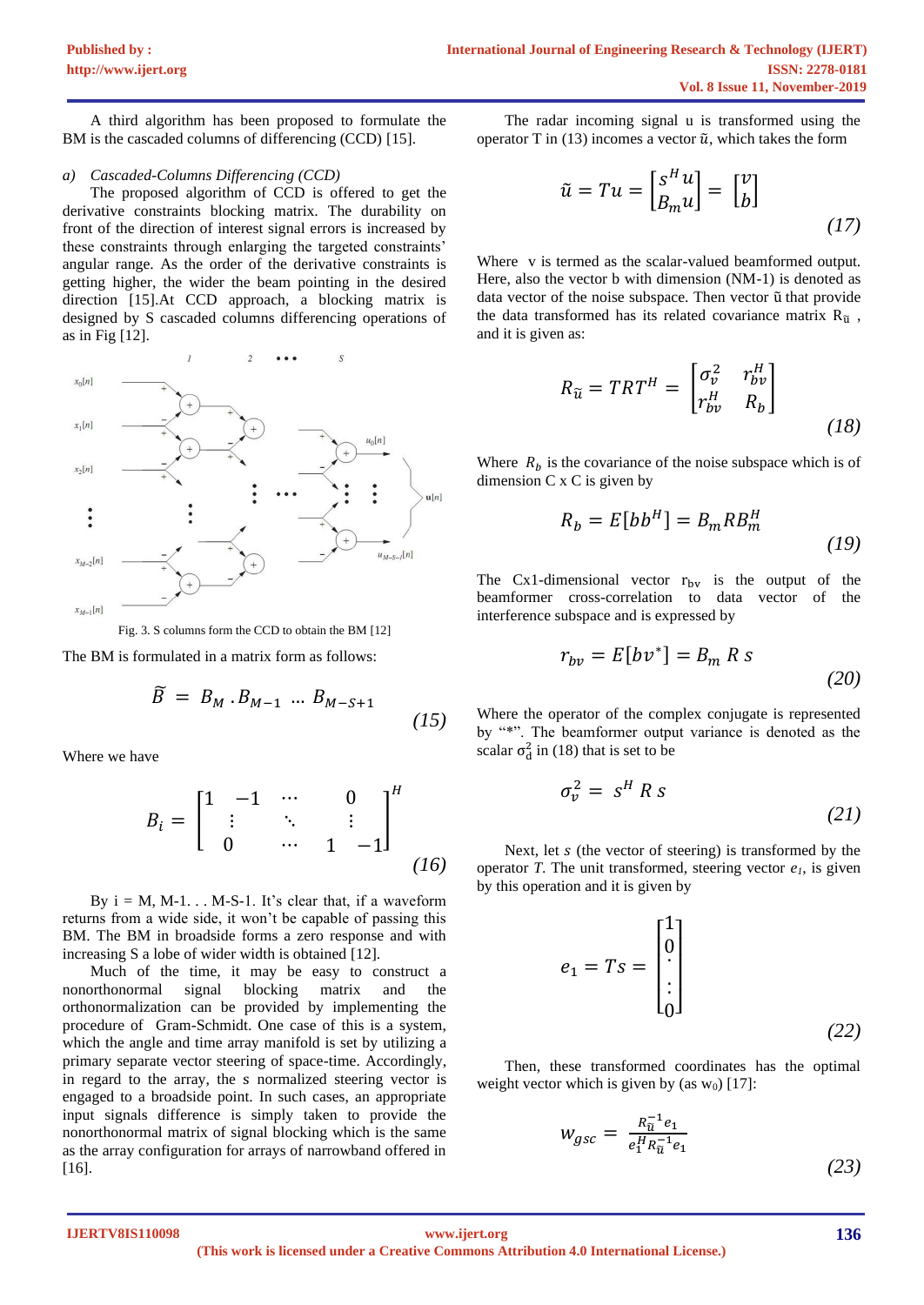Where,  $R_{\tilde{u}}$  is that covariance matrix expressed in (18). The GSLC processor structure showed in [Fig](#page-4-0) [18, 19] is normally derived as the separating of the matrix operator *T* is applied, this processor leads for the upper branch a unity fixed weight and a *C=NM*-1 dimensional vector *w* as an adaptive weight vector in the lower branch. Regarding to the configuration shown in [Fig](#page-4-0) the vector  $w$  in (23) with optimal value is provided by the Wiener solution. Then the optimum weight w defined as

$$
w = R_b^{-1} r_{bv}
$$
 (24)

Where,  $R_b$  and  $r_{bv}$  are computed in (19) and (20), respectively.



Fig. 4. full dimention GSLC processor

<span id="page-4-0"></span>The GSLC structure processor employs the *N×M* weight vector in (23) by applying the splitting given in (17). The GSLC performance at the steady state in the operation mode of adaptive data is identical to the direct-form processor performance, but a lower dimension vector of the adaptive weights *w* is used by the GSLC. Therefore, a reduction of the computations required for the weight vector updating is obtained and hence, the canonical form of processor can be the GSLC processor.

Employing the weight vectors defined in (7) and (23) on the data arrays, leads an identical output, and therefor utilizing (17) and (23), it may be defined as follows:

$$
y = wH u = wHgsc \tilde{u} = (SH - wH Bm) u
$$
 (25)

Substituting (24) into (25) and (10) is used to the evaluate the mean-square value of y; the minimum noise power of the output is obtained as follows:

$$
P_n = \frac{1}{s^H R^{-1} s} = \sigma_d^2 - r_{bv}^H R_b^{-1} r_{bv}
$$
\n(26)

Considering the filters  $s$  and  $B<sub>m</sub>$  definitions, the output SINR stated by (9) can be reformulated as follows:

$$
\xi = \frac{|\alpha|^2}{\sigma_d^2 - r_{bv}^H R_b^{-1} r_{bv}}
$$

In the form of eigenvectors and eigenvalues, the covariance matrix  $R_b$  is represented as :

$$
R_b = U \Lambda U^H \tag{28}
$$

where the eigenvectors  $\{v_i\}_{i=1}^N$  forms a unitary matrix of dimension  $C \times C$  denoted by  $U$  and the related eigenvalues  $\{\lambda_i\}_{i=1}^N$  formed the diagonal values of a diagonal matrix represented by Λ. Transforming the noise process *b*, which is

implicitly defined in  $u = T u = \begin{bmatrix} S^H & 0 \end{bmatrix}$  $B_m$  $\overline{u}$  $\begin{bmatrix} u \\ u \end{bmatrix} = \begin{bmatrix} \end{bmatrix}$  $\boldsymbol{\mathcal{V}}$  $\int_{b}^{b}$ 

 [\(17\)](#page-3-1) to a principal coordinate

process *p* gives:

$$
p = U^H b \tag{29}
$$

The covariance matrix of normal transformed components,  $R_n$ cross-correlation vector  $r_{bd}$  and  $W_N$  the Wiener filter are defined now as follows:

$$
R_p = E[pp^H] = U^H R_b U = \Lambda
$$
\n(30)

$$
r_{pv} = E[bv^*] = U^H r_{bv}
$$
\n(31)

$$
w_N = R_b^{-1} r_{bv} = U^H w \tag{32}
$$



# *Fig. 5. Principal coordinates form of fulldimension GSLC processor*

These normal coordinates with its GSLC form is illustrated in **Error! Reference source not found.**. In the adaptive data processing mode, the characteristics of the steady state of both array processors are the same, however they may perform differently. The GSLC output array y defined by:

$$
y = (S^H - w_N^H U^H B_m) u = (S^H - w^H B_m) (33)
$$

**IJERTV8IS110098**

**(This work is licensed under a Creative Commons Attribution 4.0 International License.) <www.ijert.org>**

 *(27)*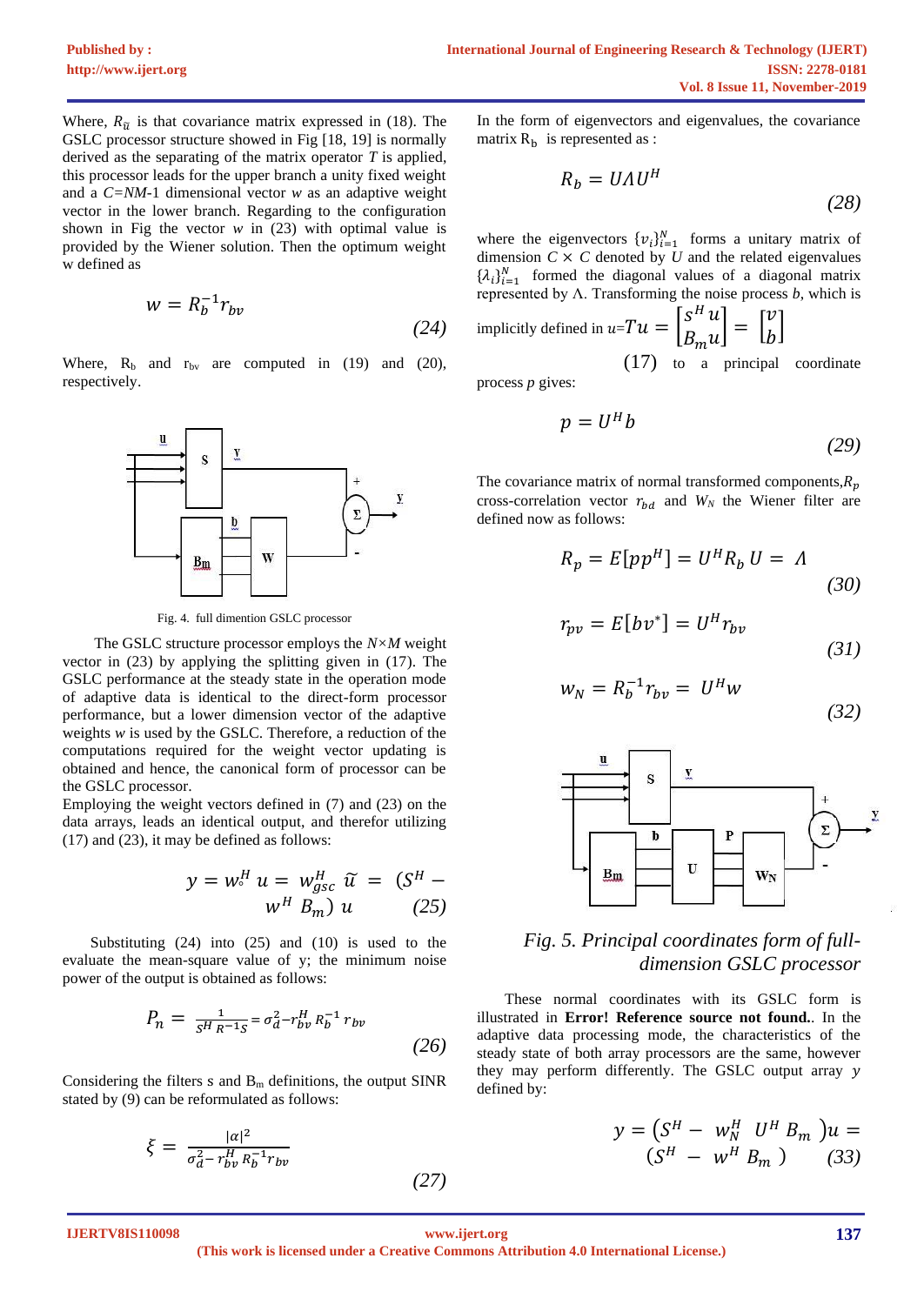Annotate that the minimum noise power at the output.

$$
P_n = \sigma_d^2 - r_{pv}^H R_p^{-1} r_{pv} = \sigma_d^2 - r_{pv}^H R_b^{-1} r_{bv}
$$
\n(34)

and that is the SINR,

$$
\xi = \frac{|a|^2}{\sigma_v^2 - r_{pv}^H R_p^{-1} r_{pv}} = \frac{|a|^2}{\sigma_v^2 - r_{bv}^H R_p^{-1} r_{bv}}
$$
\n(35)

is conserved by the operator *U*.

#### IX.GSLC ADAPTATION USING THE NLMS

The structure Displayed in [Fig](#page-5-0) [20] involves of two channels that is identified as lower channel and upper channel. The upper channel usually denoted as the fixed beam former and an adaptive section along with blocking matrix form the lower channel.



Fig. 6. Adaptive Generalized Side-lobe Canceller Structure

<span id="page-5-0"></span>A set of filters, at the adaptive part, is combined to adaptively minimize the output power. The Blocking Matrix (BM) is employed to have the wanted waveform be eliminated at the second path, confirming that it is the noise power that required to be minimized. Then at the adaptive path the weight vector of the filters is updated by applying the algorithm of NLMS having *y*[*n*] as signal reference, the weights update equation is like as below:

$$
W_a(t+1) = W_a(t) + \mu a \frac{x(t)e^*(t)}{x^H(t)x(t)+\delta}
$$
\n(36)

Where  $x(t) = x(t) = B_m^H u(t)$ ,

and  $e(t) = y(t) = [\mathbf{S} - B_m W_a]^H u(t)$  define the error signal. The converging rate is controlled by *μa* as a size of step. The numerical instability when the inputs are small is prevented by the regularization parameter  $\delta$  [10].

The NLMS algorithm in (36) is equivalent to:

$$
W(0) = S = s(s^H s)^{-1}h
$$
 (37)

<span id="page-5-2"></span>
$$
W(t+1) = G\left[W(t) - \mu \frac{u(t)y^*(t)}{u^H(t)Gu(t)+\delta}\right] + S
$$
 (38)

Where the step size is defined as  $\mu$  and the conjugate denoted by the superscript ∗

$$
G = I - s(s^H s)^{-1} s^H
$$
 (39)

### X.GSLC ADAPTATION USING NORMALIZED FRACTIONALLY-LOWER-ORDER MOMENT (NFLOM) ALGORITHM

Performance loss is suffered by the conventional STAP algorithm under the severe, impulsive clutter environment as a result of 2 causes: first is the receiving of snapshots where the outliers' probability is high; second is the snapshot covariance matrix with large eigenvalue spread. The FLOM approach is An algorithm to overcome these difficulties. Rather than the STAP output's variance minimization this approach reduces the  $p<sup>th</sup>$  order-moment [21, 22].

$$
\min_{W} E\{|y(t)|^p\}, \text{ subjected to } s^H W = h ,
$$
\n(40)

The resolving of optimum weights where the cost function is minimized has no closed-form, but a gradient descent algorithm is presented. The same as the NLMS method, the iterative adaptation is applied to the NFLOM algorithm as

$$
W(0) = 0,\t\t(41)
$$

<span id="page-5-1"></span>
$$
Wa(t + 1) = Wa(t) + \mu a \frac{|e(t)|^{p-2} e^*(t)x(t)}{\sum_i |x_i(t)|^p + \delta}
$$

Equivalently, the algorithm in  $Wat+12 = Wa(t) +$  $\mu a \frac{|e(t)|^{p-2}e^*(t)x(t)}{\sum |x(t)|^p + s}$  $\sum_i |x_i(t)|^p + \delta$ ) is the same as:

Equivalently, the algorithm in  $Wat+1 \mathbb{Z} = Wa(t) +$  $\mu a \frac{|e(t)|^{p-2}e^*(t)x(t)}{\sum |x(t)|^p + s}$  $\sum_i |x_i(t)|^p + \delta$ ) is the same as:

$$
W(0) = S = s(s^H s)^{-1}h
$$
\n(43)

$$
W(t+1) = G \left[ W(t) - \mu \frac{|y(t)|^{p-2} y^*(t) u(t)}{\sum_i |x_i(t)|^p + \delta} \right] + S \qquad (44)
$$

Where  $x_i$  (t) are the output of block matrix elements  $x(t) = B_m^H u(t)$ . the rest of parameters are similar to the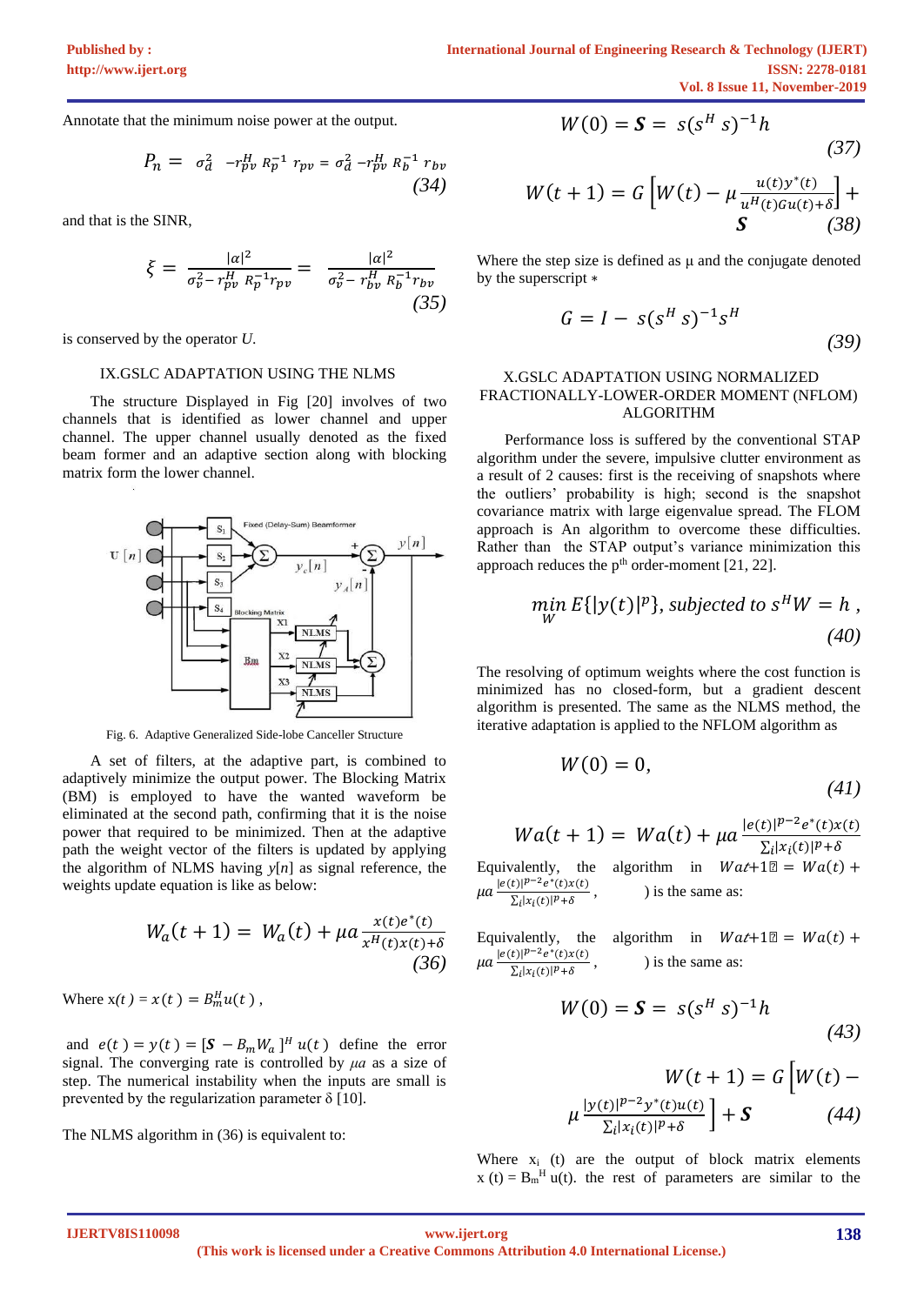NLMS algorithm parameters in 
$$
W\ell+1\mathbb{Z} = G\left[W(t) - \mu \frac{u(t)y^*(t)}{u^H(t)Gu(t)+\delta}\right] + S
$$
 ).

We can have the NLMS algorithm by reducing the NFLOM algorithm using  $p=2$  and when  $p=1$  the NFLOM algorithm is reduced to the algorithm of normalized sign (NSA).

## XI.SIMULATION RESULTS OF GSLC ADAPTATION USING NFLOM ALGORITHM

The offered NLMS-GSC and NFLOM-GSC algorithms' evaluation is demonstrated by two typical adaptive spacetime processor examples. The first experiment simulation scenario is adopted as a stationary narrowband target signal,  $s_T(n)$ , had a 0 dB power relative to noise power at background . It has  $0°$  as arrival angle(AoA) relative to array antenna elements. The target Doppler frequency that is normalized is fixed at 0.3. The signal of the target is diminished by two stationary narrowband source of jamming  $s_{i1}(n)$   $s_{i2}(n)$ , in different intercepted angle.

Noise signal of background  $(\eta(n))$ , is Gaussian white distributed with zero mean. Also, Clutters were distributed from −180◦ to 180◦at different DoAs that have Doppler frequencies that count on their DoAs. An average power (- 30dB) is the Rayleigh distributed Clutter's envelop.  $u(n) = \eta(n) + s_{i1}(n) + s_{i2}(n) + s_T(n).$ 

The parameter  $\theta$  is referred as the plane waveform incoming angle (with respect to the broadside) and f denotes the normalized frequency of the received signal. The equally spaced linear array elements of  $N = 15$  form the input channels of the adaptive space-time processor. The distance between every two elements are half of the wavelength related to fmax, which is navigated to the target waveform direction. For each antenna element 10-delay elements are assigned to it.  $M = 10$  is the coherent pulse interval (CPI) and a fixed range gate were employed for the space-time adaptive processing.

The mean square error  $e(n)$  of the actual target signal and the STAP output,  $s_T(n)$ , (i.e., min E[ $|s_T(n)-e(n)|^2$ ]) was computed at every case through estimated instantaneous squared errors' averaging over a window exponentially decayed with instants of time memory equal. The NLMS-GSC and NFLOM-GSC algorithms have the learning curves that are showed in [Fig.](#page-6-0) The offered approach (afterwards the convergence) has beam patterns are illustrated in [Fig.](#page-6-1)



<span id="page-6-0"></span>Fig. 7. Excess MSE for NLMS(p = 2) and NFLOM(p = 1.0,...,1.75)



Fig. 8. Beam pattern of the NLMS algorithm (p=2)



<span id="page-6-1"></span>Fig. 9. Bemapattern of) NFLOM with  $p = 1.7$ : maintained deep nulls at jammer locations



Fig. 10. Normalized Radiation Pattern with and without adaptation 16 element linear array and jammers at (-35,15 deg)

# XII. GSLC ADAPTATION USING PROPOSED RECURSIVE LEAST SQUARE (RLS) ALGORITHM FOR STAP

The main issue here at the space-time adaptive GSLC as discussed earlier is the way of obtaining of the variable weight vector  $W_a$ . GSLC-RLS method is one of the more well-known approaches in resolving this problem. The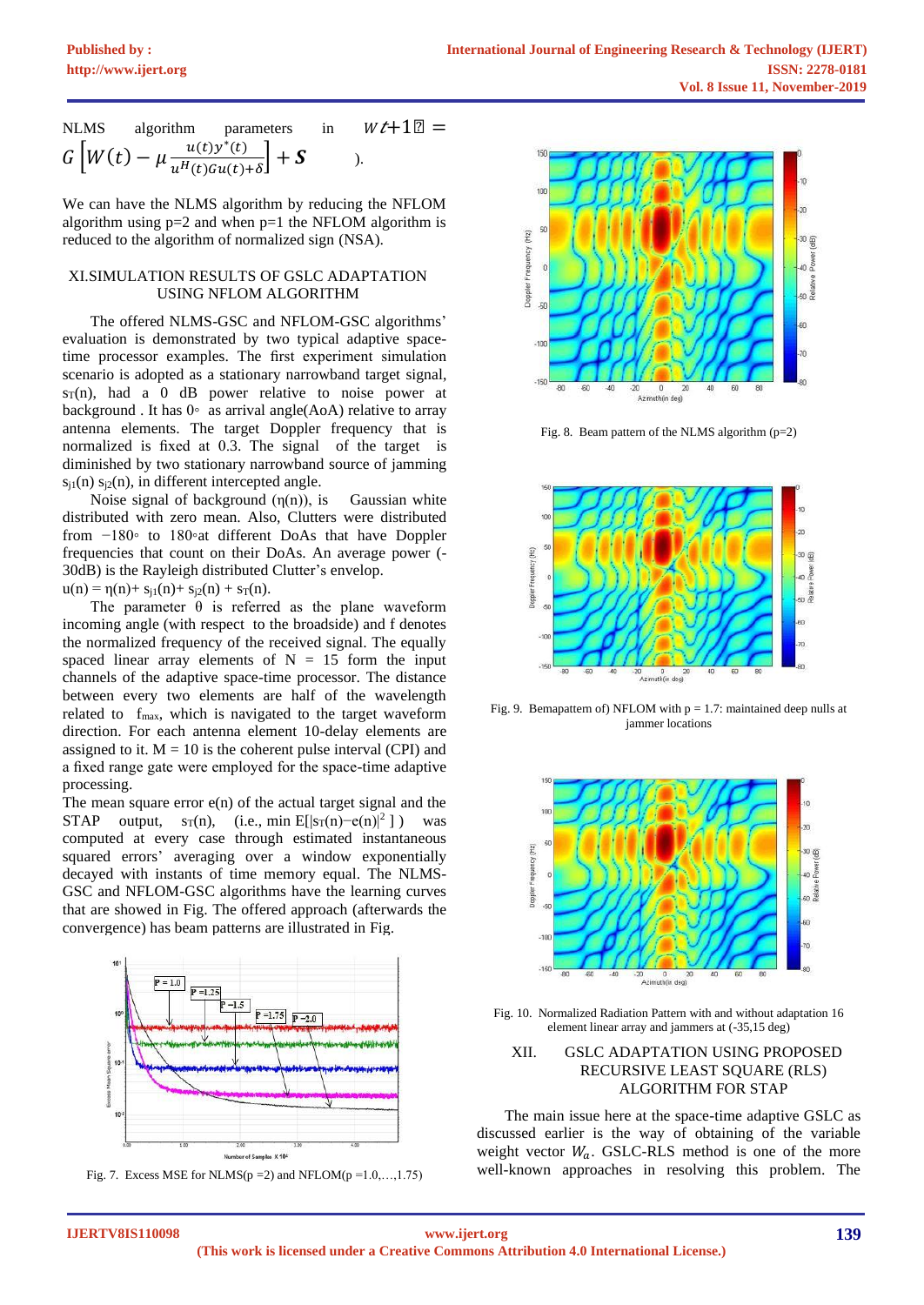GSLC-RLS method is built on the structure of the GSLC and the variable weight vector  $W_a$  is adjusted by applying the Recursive Least Squares (RLS) method. The GSC-RLS method is described in details later.



Fig. 11. STAP with GSC architecture

Using the RLS method which is a recursive solution of the least squares, the adjusted weight vector of GSLC can be adapted as [5, 10]:

$$
x(n) = B_m^H u(n)
$$
\n(45)

 $B<sub>m</sub>$  is the matrix block of the signal, that is consisted of any set of basis that are orthogonal for the directing array of the target  $u_t$  . Therefore, we have

$$
B_{m}u_{t}=0,
$$

In general, the blocking matrix can be straightly acquired by utilizing the QR decomposition or the singular value decomposition (SVD) algorithms [42] as discussed in earlier section.

$$
d(n) = \mathbf{S}^H u(n) \tag{46}
$$

$$
e(n) = d(n) - w_a^H(n-1)x(n)
$$
\n(47)

$$
b(n) = \left[\mathbf{S} - B_m W_a\right]^H u(n) \tag{48}
$$

$$
k(n) = \frac{P(n-1)x(n)}{\lambda + x(n)^{H}P(n-1)x(n)}
$$
(49)

$$
W_a(n) = W_a(n-1) + k(n)e^*(n)
$$
\n(50)

$$
P(n) = \lambda^{-1} [P(n-1) - k(n) x(n)^H P(n-1)] \qquad (51)
$$

Where  $d(n)$  is the wanted signal of the RLS method and  $x(n)$  is the input signal.  $e(n)$  is the a priori error,  $k(n)$  is the gain vector, the same as  $P(n)x(n)$ ,  $P(n)$  is the inverse of the ensemble-averaged autocorrelation matrix,  $\lambda$  is the forgetting factor" of the RLS method.

# XIII. SIMULATION RESULTS USING ADAPTATION RLS ALGORITHM

Computer simulations are used to drive the numerical results that are obtained here. The RLS-GSC algorithm performance is demonstrated using linear phased array of  $N =$ 15 equally spaced elements. The distance between elements is half of the operation frequency related wavelength. Every antenna element has Seven delay components assigned to it  $M = 10$  and a range cell of interest was applied to  $(STAP)$ processor. 0 dB is the power of the target waveform which is used, relative to the noise at background and it has an angle of arrival 0◦ degree referenced to the axis of the array. The target has a fixed Doppler frequency of 100Hz. Independent noises through taps of the CPI and the array elements were applied which has spectrum of a white Gaussian. A wideband jamming from Two sources represented at direction of arrival of −20◦ and +50 ◦ and 30 dB is the power of these jammers totally had also they had a full Doppler spectrum. Along with the jammers and noise, the array is impinged by many clutters from different DoAs. The clutters are between 180 ◦ and −180◦ and have a uniform distribution. These clutters has Doppler frequencies related to their DoAs



Fig. 12. The NFLOM and RLS-GSC approaches convergence curves in presence of background noises in addition to clutters and 2 wideband jammers (with total power30dBover the background noise).



Fig. 13. Power Pattern for RLS-GSC Adaptive STAP of Target Azimuth and Doppler